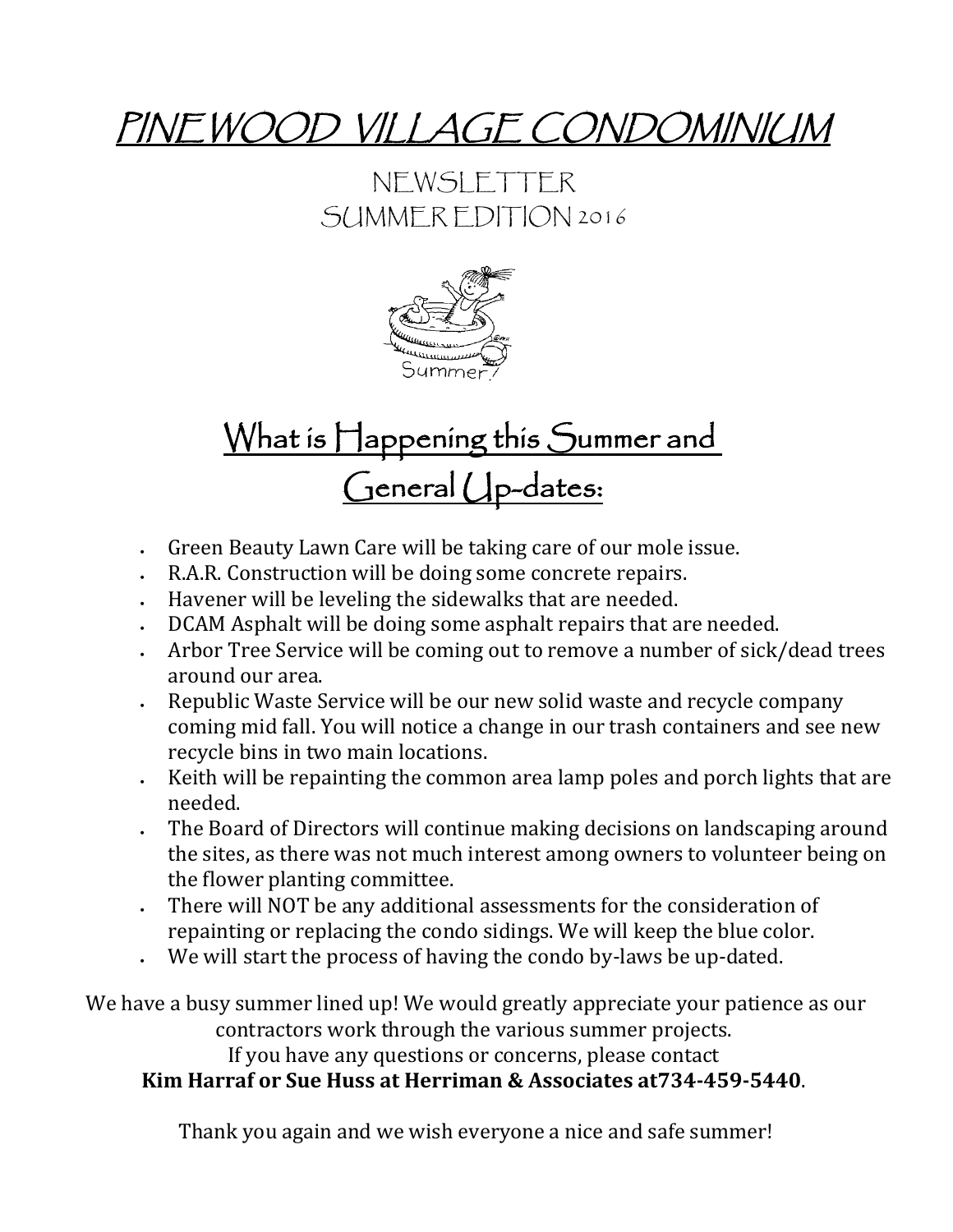New Neighbors

#### WELCOME TO THE COMMUNITY!

A newsletter is published a few times a year by your Board of Directors to pass along news of general interest, concerns voiced by fellow residents and tips on how to deal with issues that some neighbors have had to deal with already. Suggestions regarding concerns for future topics or communications may be directed to the management company or one of the association officers.

Newcomers to Pinewood Village should have received a welcome package from the management company that includes: an information letter, various registration forms, maintenance information and a copy of the latest newsletter. If you didn't receive such a package please contact the management company.

Also, new residents should have received a copy of the Pinewood Village Condominium By-Laws from the previous owner along with their payment book for the association fee at closing. Association fees can be paid by mailing the coupons as directed or through automatic debit of your checking account (available by contacting the management company).

Insurance companies recommend the following for our units:

A fire extinguisher in the condo.

 The purchasing of a water damage rider on your insurance for damage that may occur from water coming from another unit. Inquire with your insurance provider on coverage and costs.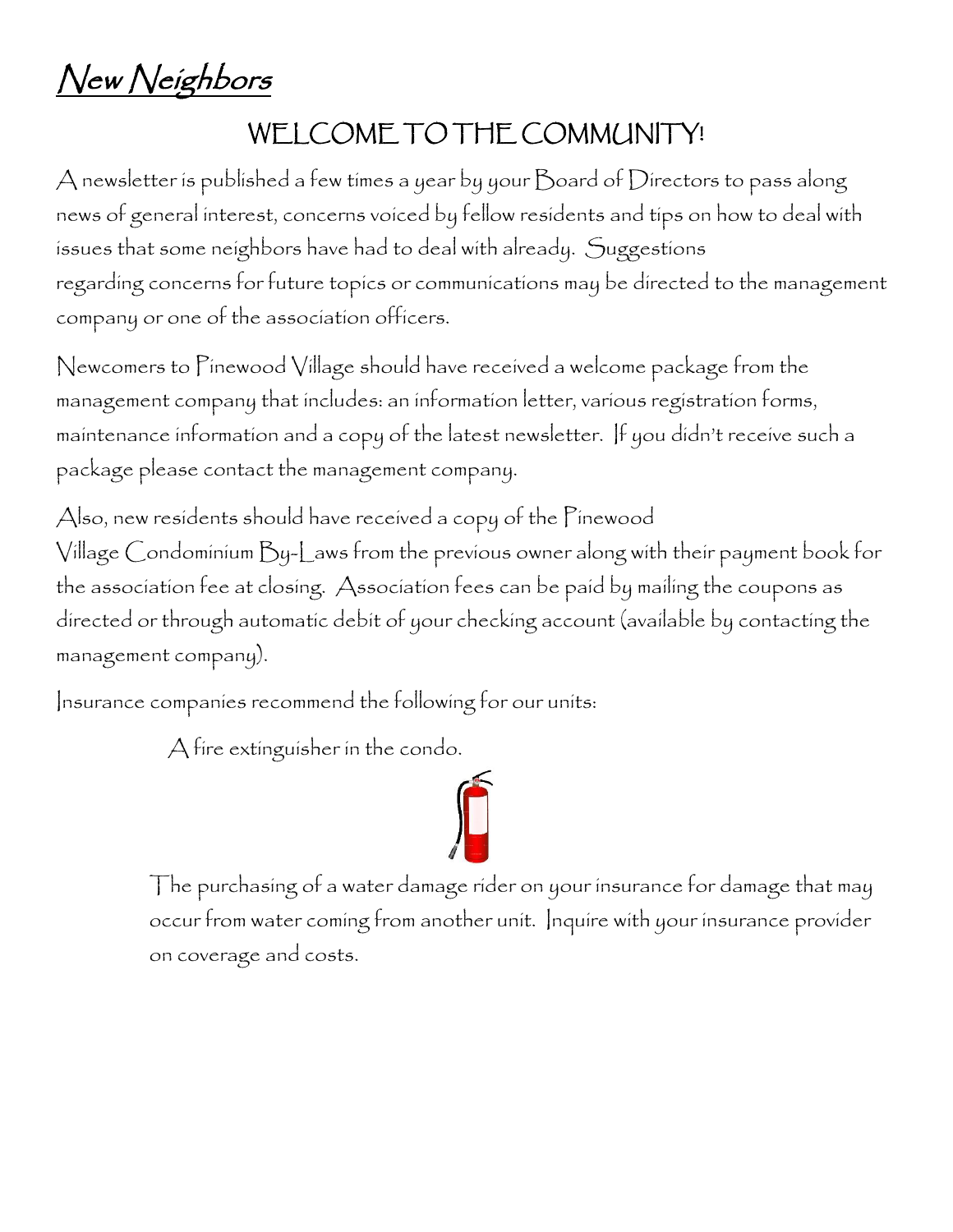# Very Important Reminder about A/C Units

The Association has become aware of multiple instances this season of interior water damage to a lower unit resulting from the condensation drain line coming from an upstairs'  $\triangle\!/$  unit. If your  $\triangle\!/$  line backs up and leaks into a lower unit, you or your insurance company could be faced with significant repair costs for damages to a lower unit. To check your plastic hose, remove or open the door used for filter replacement; you should be able to see the plastic hose located below the filter. The hose must not be clogged or kinked. Assure the hose is clear of dirt by blowing through it or pouring water through it. You should regularly maintain this, and we have found that you can purchase a 30 inch zip tie from the home improvement stores and easily clean it out.

#### Parking

Please use your assigned carport for your vehicle. Every unit is assigned one carport per unit. The parking spaces are for visitors. Let's make sure our family and friends have somewhere to park their vehicle when visiting

A friendly reminder that there is no motorcycles, or storing of vehicles allowed in Pinewood Village grounds.

## Noise, Noise and More Noise!

Over the years there have been numerous complaints/concerns about disturbing noises from neighboring units. Suggestions for noise control are offered.

Stereo's, Televisions etc. played at high volume often result in neighbor irritation. Please be considerate of neighbors between the hours of 10pm-8am.

Use of washers & dryers and other appliances should be avoided during these hours.

Also walking with a heavy footstep can be disruptive for neighbors below.

We ask that everyone make an effort to control noise and not be overly critical of neighbors' noise. Just remember not all noises are avoidable.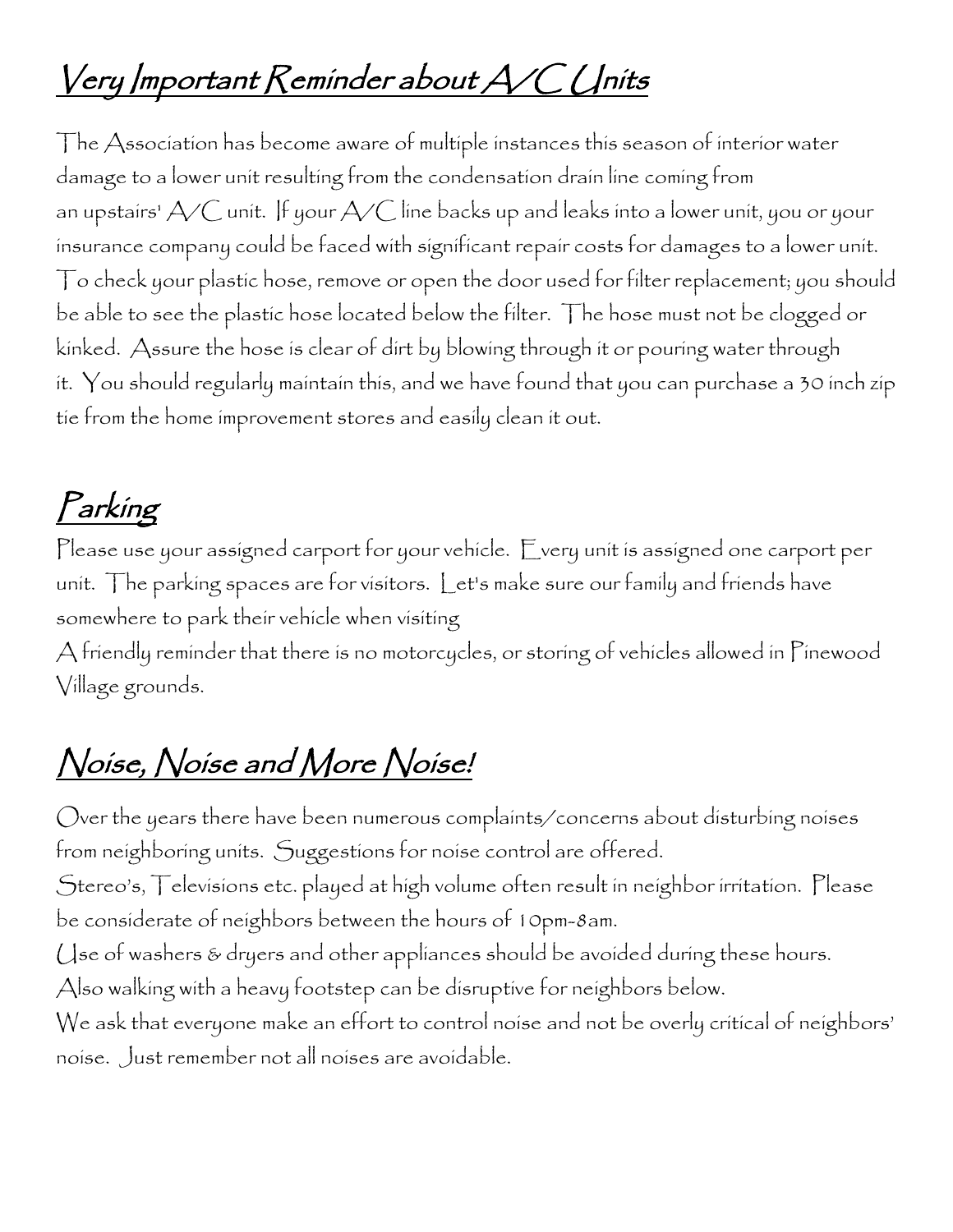## This Just In!

The City of Plymouth's insurance rating was improved over the last year. This means you can save money on your condo insurance. Check with your insurance company for any savings that may apply.

# Pets

Residents are allowed <u>ONE</u> pet. This means one dog or one cat; not one of each. If you are new to Pinewood, please register your pet with our management company. There is no charge for registering your furry friend.

Just a reminder that all dogs must be walked on a leash at all times. This is not just a policy of the condo association, but an ordinance of the City of Plymouth. You must clean up after your pet. Bags are available at the pet walk around by our holding pond in front of the complex. Please dispose any pet waste in one of the four dumpsters around the complex. If you are caught not cleaning up after your pet or letting your pet run free you are subject to



financial penalties by the association.

#### Summer /tems!

Summer is on the doorstep, and there is always spring cleaning to do. A reminder that large items (like a couch and a mattress) that need to be disposed, requires a special pick up. This can be arranged through the management company. Make sure to have your air conditioner inspected and cleaned for ultimate comfort in the warm season and to prevent any costly water damage issues.

Keith Smeathers, the association maintenance staff, will be cleaning the carports on a regular basis with a new vacuum equipment. Please be aware that any items left on the grounds maybe at risk of being disposed. We are making the effort in accommodating the request for cleaner carports.